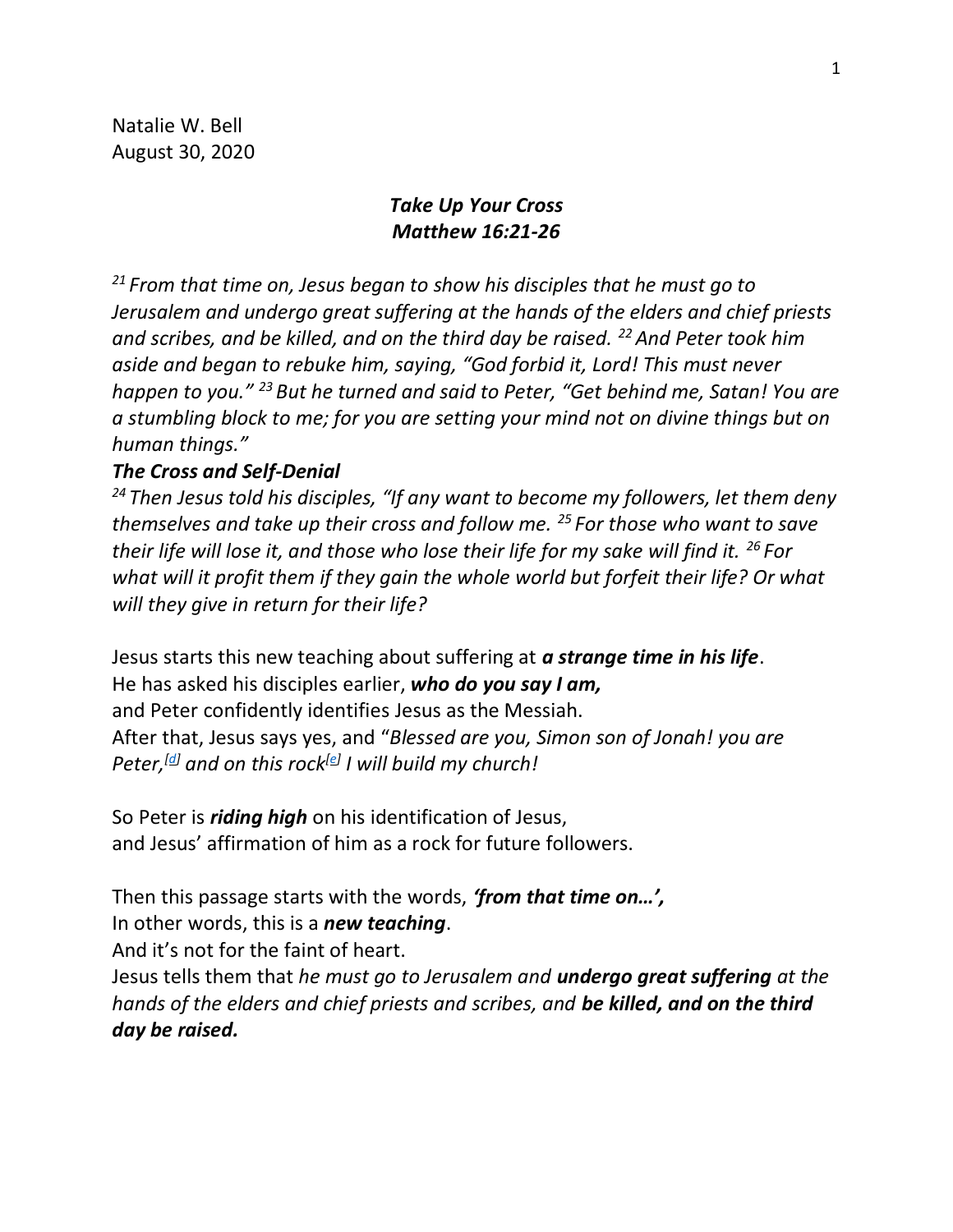Peter can hardly stand it. It makes *no sense* to him. And can you blame him?

Jesus is the Messiah, the one to save and redeem Israel, The one who will rise up against all who oppress God's people—right?

So Peter boldly tells Jesus, *"God forbid it, Lord! This must never happen to you." <sup>23</sup>* That's when Jesus turns and says to Peter, *"Get behind me, Satan! You are a stumbling block to me;* 

Wait a minute--why is *Jesus being so harsh* to the guy he just praised? He explains it to Peter--

*"you are setting your mind not on divine things but on human things."*

## *What does Jesus mean?*

How are we supposed to set our minds on divine things, not human? And what does this have to do with the *suffering* that He predicts for himself, and his followers?

First, we might ask ourselves--*How do we see Jesus*, and what does He mean for our faith today? Do we see Jesus as the *perfect person*, the one we are supposed to imitate? Do we see him as *a conqueror* of all that is not of God? That seems to be Peter's view, at least in this conversation.

Or do we see Jesus as *the Savior of a real, messy world,*  and a group of sinful human beings? Do we see him as he was, God in the flesh? A lowly Galilean, born in a manger, willing to eat with sinners, break Sabbath laws, touch the unclean, and eventually die on a cross?

# Those are *different images of Jesus.*

One is powerful and triumphant in the way we usually see that, the other is real, and down to earth, and not exactly what we expect from leaders!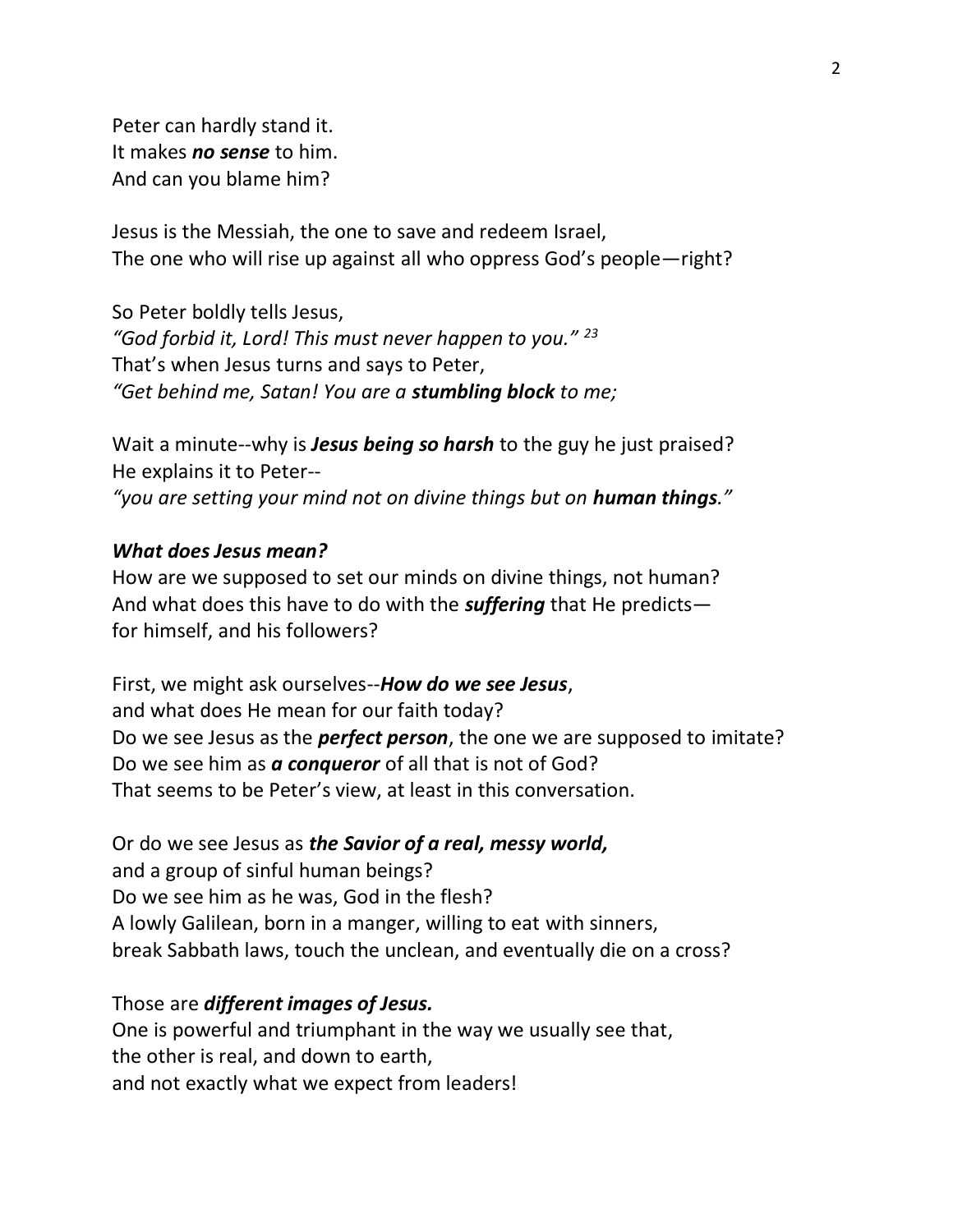I read an article by Kevin DeYoung, called *Who Do You Say That I Am?* about the different types of Jesus that people see—Here's some of what he says: There's **Republican Jesus** who is against tax increases and activists judges, and for family values and owning firearms.

There's **Democrat Jesus** who is against Wall Street and Walmart, and for reducing our carbon footprint and spending other people's money.

There's **Therapist Jesus** who helps us cope with life's problems, heals our past, tells us how valuable we are and not to be so hard on ourselves.

There's **Starbucks Jesus** who drinks fair trade coffee, loves spiritual conversations, drives a hybrid and goes to film festivals.

There's **Open-minded Jesus** who loves everyone all the time no matter what, except for people who are not as open-minded as you.

There's **Touchdown Jesus** who helps athletes run faster and jump higher than non-Christians and determines the outcomes of Super Bowls.

There's **Gentle Jesus** who was meek and mild, with high cheek bones, flowing hair, and walks around barefoot, wearing a sash and looks German.

There's **Yuppie Jesus** who encourages us to reach our full potential, reach for the stars, and buy a boat.

There's **Revolutionary Jesus** who teaches us to rebel against the status quo, stick it to the man, and dream up impossible utopian schemes.

There's **Guru Jesus**, a wise, inspirational teacher who believes in you and helps you find your center.

There's **Good Example Jesus** who shows you how to help people, change the planet, and become a better you.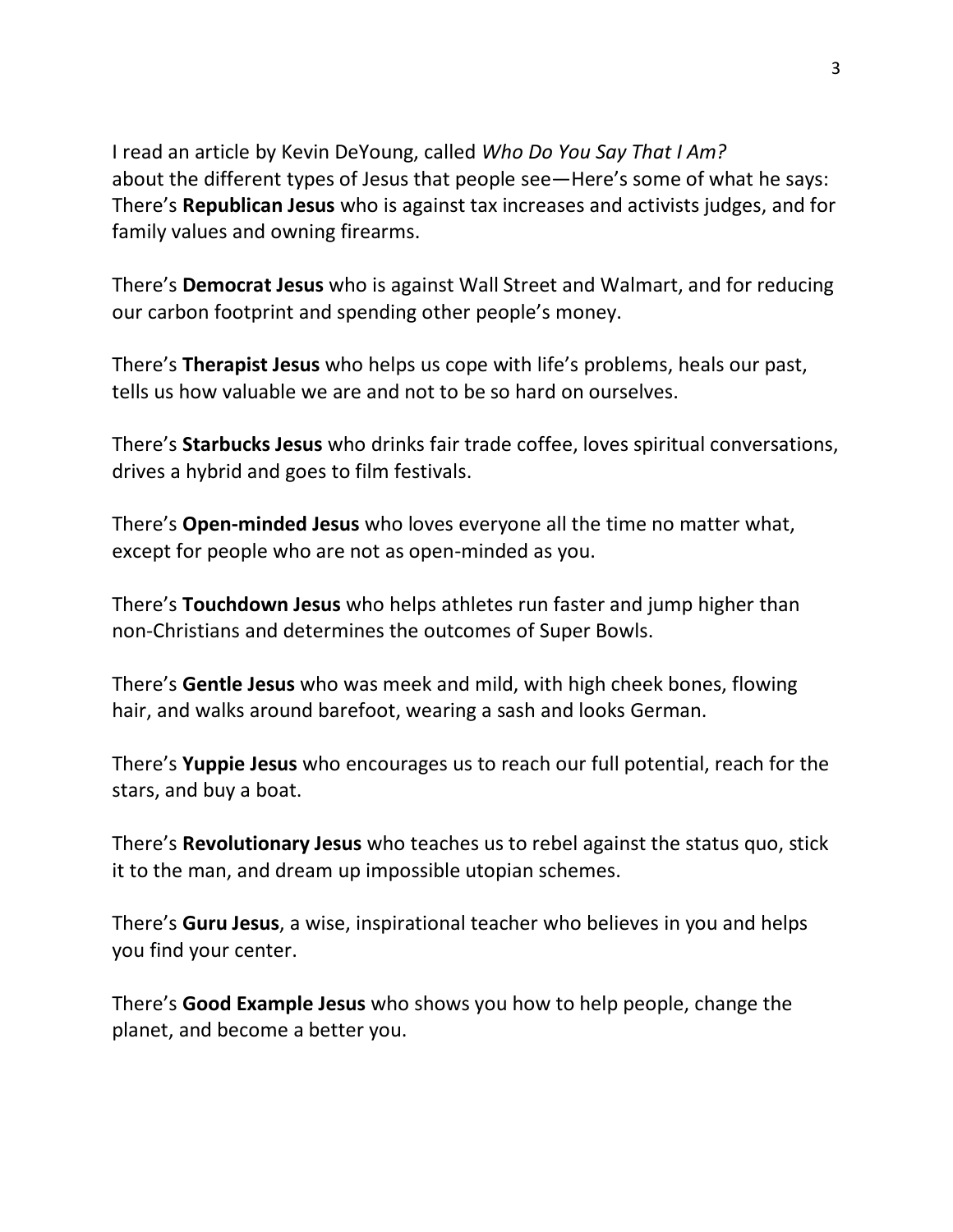*And then there's Jesus Christ, the Son of the living God. Not just another prophet. Not just another Rabbi. Not just another wonder-worker. He was the one they had been waiting for:* 

*….not a reflection of the current mood or the projection of our own desires. He is our Lord and God….more loving, more holy, and more wonderfully terrifying than we ever thought possible.*

https://www.thegospelcoalition.org/blogs/kevin-deyoung/who-do-you-say-i-am

That really makes you think, doesn't it? *Have we made Jesus into our own image* of who we want him to be? Or can we see Him as he was, and is, and always will be?

Making Jesus into our image is easier, but we are called to a *road less traveled*— The road of *actually following* Jesus.

Which is not easy.

The path that Jesus lays out for himself, and his followers, is *challenging*.

Jesus says:

*"If any want to become my followers, let them deny themselves and take up their cross and follow me. <sup>25</sup> For those who want to save their life will lose it, and those who lose their life for my sake will find it.*

In other words, it's not just Jesus who is going to suffer as the Messiah, *Suffering awaits his followers as well.* But it is a *particular kind* of suffering--- The kind that happens *because we deny* ourselves, take up a cross and follow Jesus.

So what does it even mean—*to take up a cross?* Today, the cross of Jesus has *lost its shock value.*

Jesus was saying that people who want to follow him need to pick up a cross— Which was the *symbol of a horrific death*, the *capital punishment* of the Romans, meant to *torture* those who were crucified.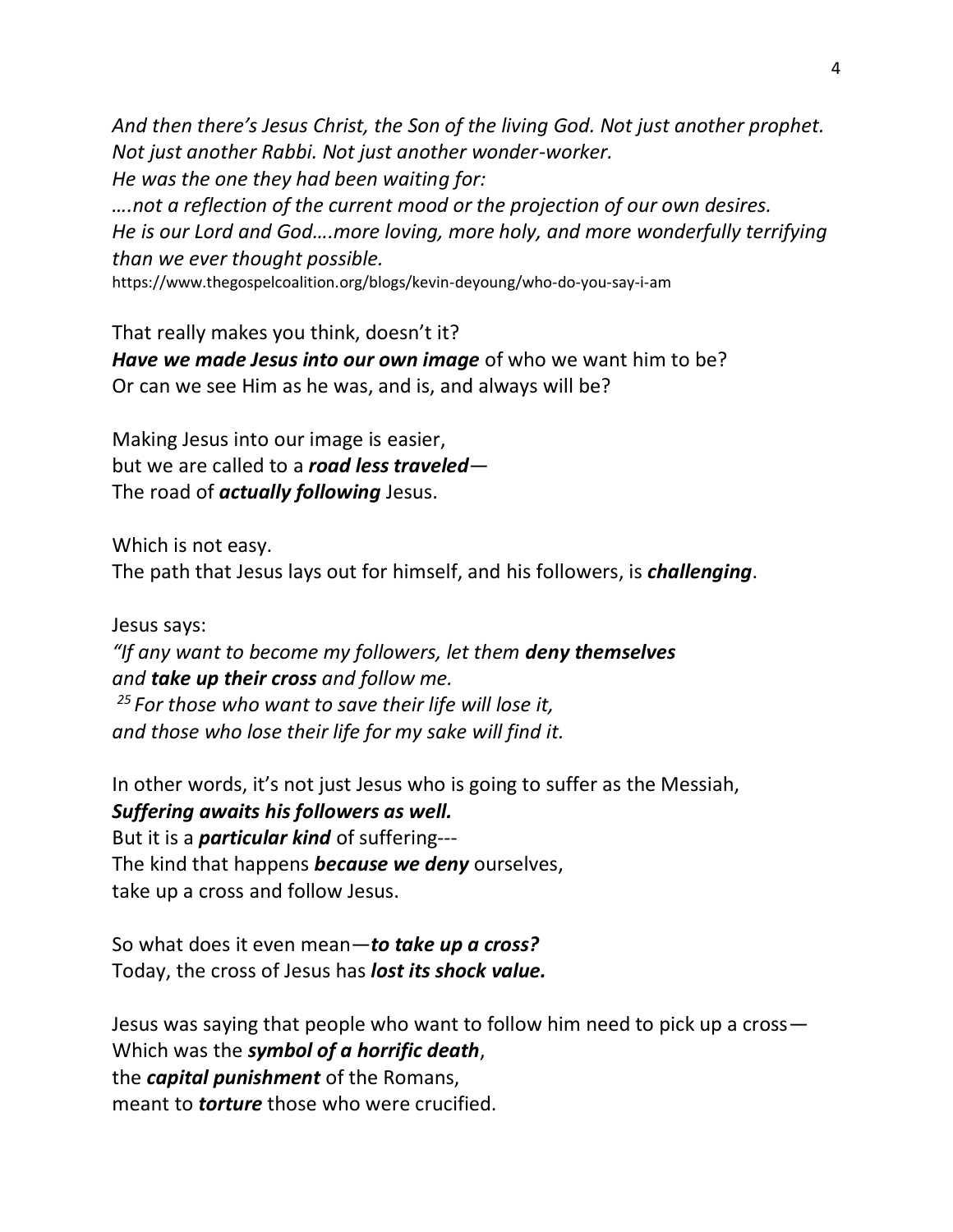It would be kind of like Jesus saying today, we need to *pick up our electric chair*, and carry that!

Today, we hear the word *CROSS*, and *What do we think of?*  We often think of a kind of *decoration*, For *your neck,* or your *home*, not a mode of capital punishment and torture, right?

So is Jesus saying that Christian faith is *a recipe for suffering?* 

I read something interesting this week in the Connections commentary. It asked—are we following *a suffering Savior*, or *a Savior who suffers?*

Think about this for a minute. *A suffering Savior* suffers for any number of reasons. But *a Savior who suffers*, suffers as a result of following God's call.

You know the old saying, *'This is just my cross to bear'?* Have you heard people say that? What do people usually mean? They usually mean this is just the suffering I have to deal with in life. It's my suffering---I can't get out of it.

#### *But is that what Jesus is talking about?*

OR is he saying that the cross we are called to bear Comes from following Him?

### *We are NOT called to suffer just for suffering's sake.*

Suffering itself is not good. It's not God's will for us to be in pain. But—following Jesus means some self-sacrifice, self-denial, taking the road less traveled….and that CAN bring suffering. See the difference?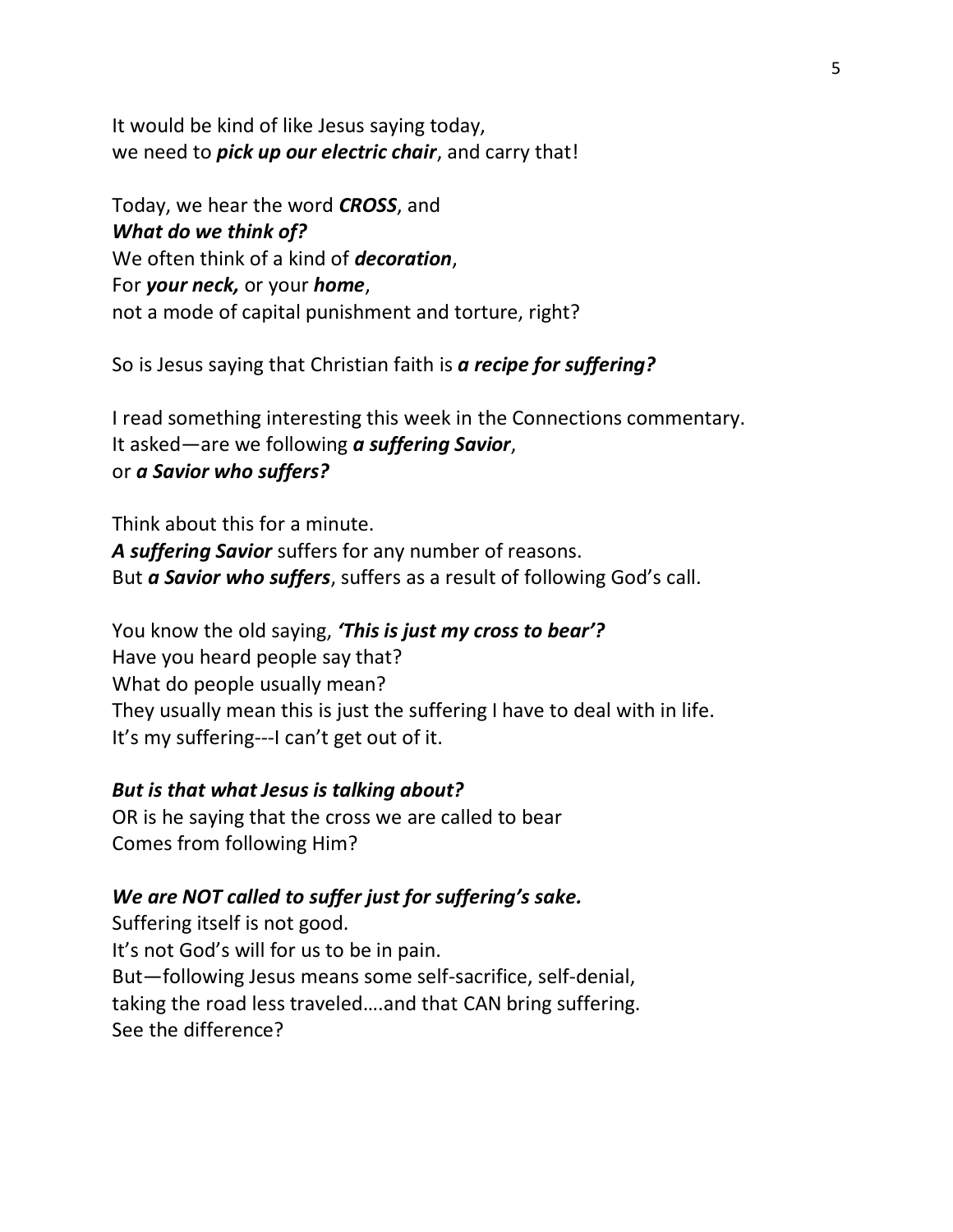And I think it's important to know that *Jesus is not saying 'your life will be bad if you follow me'.* He is also not saying, *'life is bad, just deal with it'.* 

He is saying that life *following Him is not always easy.*  And we will have times of suffering… but for a *reason*, with a *purpose*. And that purpose is following Jesus Christ.

Notice that he says---*those who lose their life for my sake will find it!* In other words—*following Jesus may be hard, but it's worth it!* It brings *meaning, purpose, and joy* to our lives!

### Jesus *doesn't want people to just suffer*.

He doesn't want us in abusive relationships, Or destructive situations!

He wants us to *hang in there when the going gets tough*, *because we are Christians*. Because we are called to do what is good, and right.

### *When Peter rebuked Jesus,*

*He saw salvation*, FROM oppression and pain and suffering. And Jesus did come to bring salvation, but on this side of heaven there is still pain and suffering.

We live in the *already and not yet* time— Jesus has already come to usher in the kingdom of God, And bring us abundant life, meaningful life, a life of joy and purpose. But we are not yet perfect until heaven, and the world is still a mess!

So as we think about what it *means to take up our cross and follow Jesus*, Let us think about *what cross* Jesus is asking us to take up— Are you being asked to *stand up* for something or someone? Is there someone who *needs* you? Is there a *decision* you need to make?